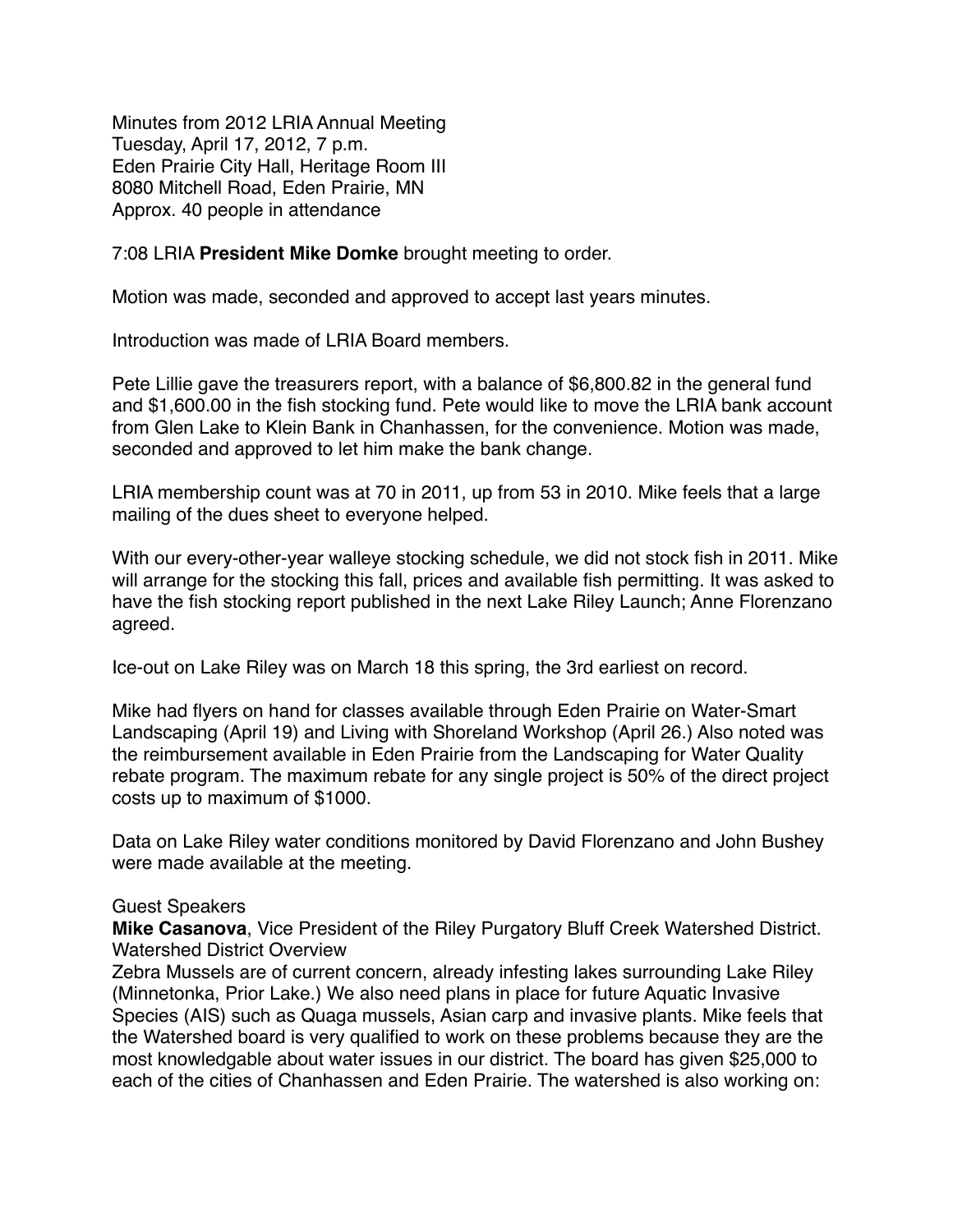-Prevention: education on the problems, science to study issues & effects, regulations that might mitigate the infestations.

-Preparation - prepare for the worst case scenario. Important to restore lakes to as healthy condition as possible with a wide variety of native plants and fish, to better combat the effects of the AIS.

-Management - are currently seeking ways to manage the AIS when they come. One idea is with an intern in coordination with the U of M team, to study the lake during infestation, to seek solutions.

As well as AIS prevention, the watershed board has some very successful programs underway to reduce phosphorus in our lakes.

--RAP - Rapid Identification Program - identifying storm water ponds that are not working properly. We have a lot of lakes with excess phosphorous which the storm water ponds are intended to help mitigate. If identified as under-performing, there are several steps that can be taken to make them functional again. It is a simple and effective way to reduce phosphorus runoff to our lakes.

--IPAS - Ice Preserving Aeration System. They have been monitoring phosphorous levels year-round on some of our lakes, under the ice. They have noted a big phosphorus spike in winter which contributes to winter fish kill. They first tried aeration in Rice Marsh Lake, which seemed to work. Last year the system was put in Lake Lucy. It was very successful, removing 80 pounds of phosphorus from Lake Lucy. It is projected to cost \$160,000 for 10 years - very reasonable cost for reducing phosphorus.

--Rain garden program on Lotus lake. \$140,000 project to create rain gardens around Lotus Lake, with residents managing these gardens and keeping them functional for 7 years. Rain gardens trap phosphorus so that it doesn't leech into our lakes. It doesn't take a lot of phosphorus to degrade the quality of a lake, so every pound prevented from entering the lake can help.

Mike's personal observation is that many citizens would like the Watershed board to contribute more time, attention and resources to the prevention of the spread of zebra mussels. If you feel strongly about this issue you can 1) attend watershed meetings, 2) you can also tell the managers & staff of the watershed board how you feel, and 3) you can go to the county commissioner and discuss the appointment of managers who are committed to combatting the zebra mussel threat and strengthening water quality in our lakes.

**Laurie Susla**, Lotus Lake Conservation Alliance.

Aquatic Invasive Species (AIS) prevention efforts

The Watershed district has generously given Chanhassen and Eden Prairie each \$25,000 to combat AIS. With different city plans and many different lake associations, the question is, "What can we learn from each other? How can we help each other?" As lake associations we are limited, but there are some things we can do. Her Lotus Lake alliance has gotten volunteers who have been trained by the DNR to do boat inspections. These are simple, cursory inspections and can only be done if the boater agrees.

-the volunteers cannot deny access in case of violations

-they cannot close parks overnight, so there are many times of the day/week when no inspections are taking place.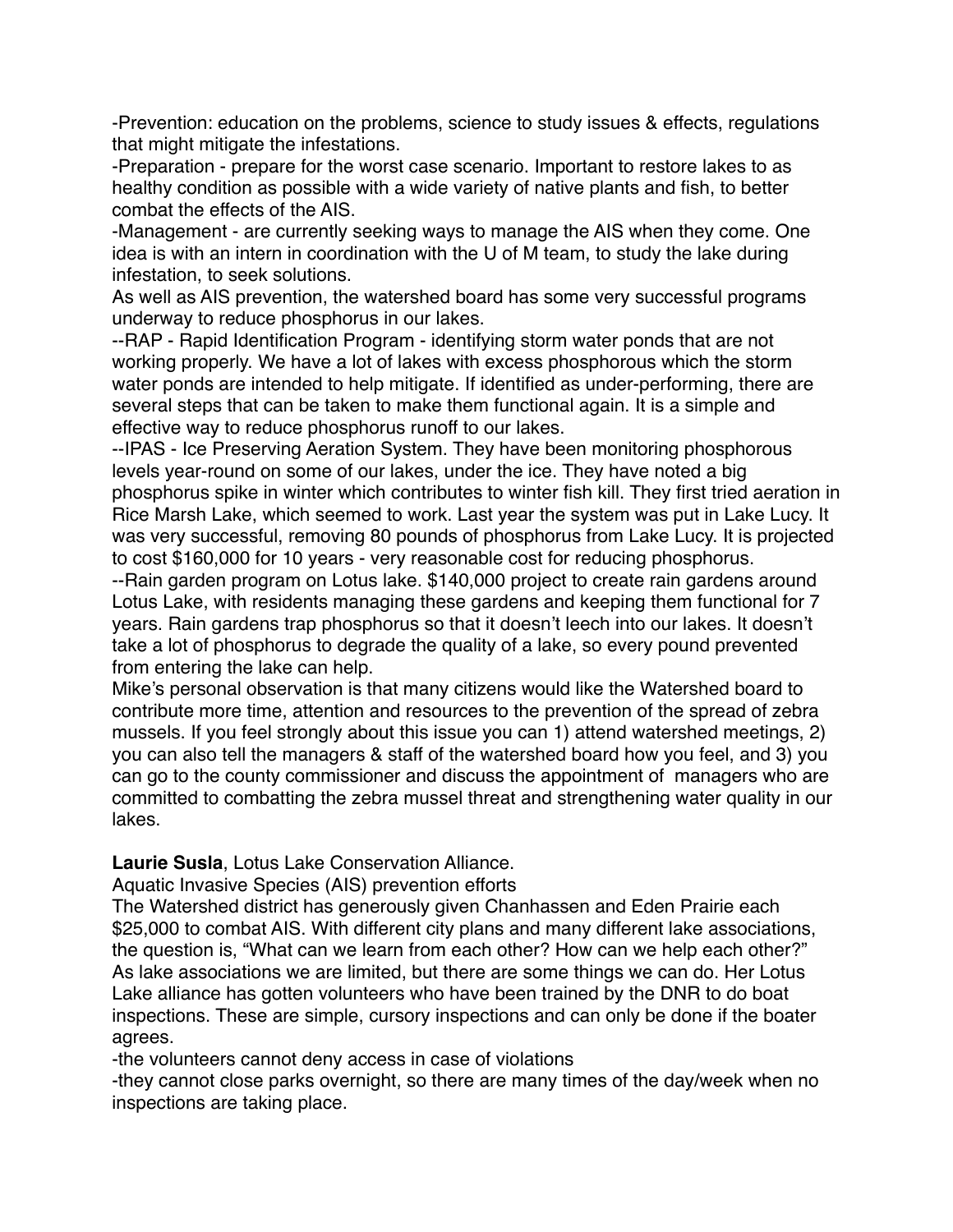But we CAN:

-ensure that lake homeowners are knowledgable

-educate boaters about AIS and hope they care

-call police or DNR if we find/see violation

-try to inspect as many boats as possible

Last year they inspected 917 boats, 15% of which were boats coming from infected waters. 15% were arriving with some violations - water in bait bucket from other lakes, etc. So they felt that they did make a difference. Laurie reiterated that they appreciate the support from the watershed district. She hopes that the cities of Chanhassen and Eden Prairie will work together to make the AIS prevention funds go further. If our lake association has questions, we can contact her any time.

## **Dr. Peter Sorensen**, University of Minnesota

Lake Riley Plant Restoration.

Problem: Poor water clarity and lack of plant life in Lake Riley

Goal: to understand if there is a relationship between low plant densities, herbicide treatments and poor water quality in Riley, and to find a course to restore the plants. Before removing all the carp we had poor water quality in Riley; Lake Susan was even worse! A lot of carp were removed from both lakes. It was especially successful in Riley. Over 90% of carp were removed, and they feel they have fixed the carp problem. Immediately after carp removal, Susan's water clarity dramatically improved; Riley's did not. We got more carp out of Riley, and it has lower phosphorus levels, but the clarity doesn't get better, whereas Susan's has consistently been getting better. This has been very disappointing and baffling. Why? What else is going on in Lake Riley?

- There is a crash of the filtering zooplankton (daphnia) population in June. The drop-off of daphnia coincides with poor water clarity, which doesn't happen in Susan. The crash of daphnia is likely caused by the lack of plants (shelter) and extensive bluegill predation.
- The plant community improved in Susan after carp removal, not in Riley. Riley has **half** the abundance of plants of most of the other area lakes.
- Riley has a huge population of small bluegills. They estimate there are probably around 300,000 small bluegills in Riley.
- Riley has a lot of milfoil because there are not enough of the weevils that eat the milfoil. Native milfoil weevil eat milfoil and are also good food for sunfish. Lake Susan's milfoil weevil population spikes very high and the the milfoil stays low. They hatch the eggs in the top of the plant, and the larvae burrows down in the stem and kills the plant. As a result, Susan has much greater diversity of plants than just milfoil. Is the main problem the lack of plants? Are there too many bluegills? Is it both?

The DNR is hesitant to do a sunfish control program because they feel that restoring plant life is more immediately doable; if we restore plant growth in Riley they will consider managing the bluegills.

An intern with Dr. Sorensen explained how the plant life in a lake is akin to underwater prairies. These plants are vital to the health of a lake, acting as refuge for daphnia, refuge for fish, they help with uptake of phosphorus and nitrogen, compete with algae, and stabilize sediment in shallow water. Riley has half the plant *concentration* of lakes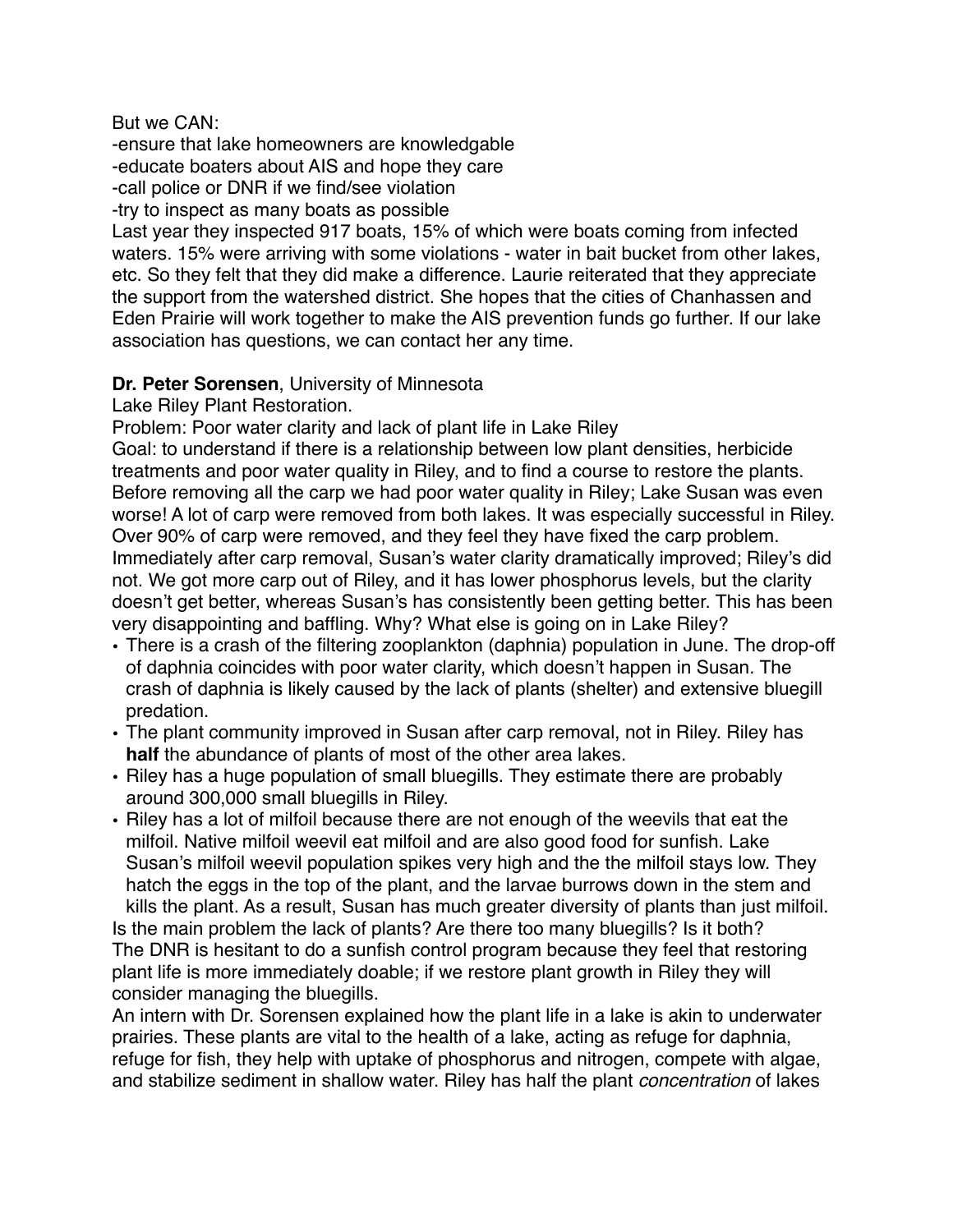Lucy, Ann and Susan as well as half the species *diversity*. Compared to Susan, Riley has:

- poor plant cover
- poor diversity
- a lot of milfoil and no milfoil weevils
- low population of daphnia
- poor spring clarity despite lower phosphorus levels
- a lot of small sunfish

• a lot of plant removal/herbicide treatments by lake residents - Susan has very little. Hypothesis: lack of plants may be due to excessive herbicide use.

The lack of plants has aggravated a series of ecological issues - too few daphnia, too many bluegills, poor clarity. Sean Sisler, an aquatic plant expert with the DNR, explained that when a lake gets into an algae-balanced state, as Riley is, it takes a lot to get it back to a plant-balanced state.

## **Dr. Sorensen wants to do 2 experiments this summer: he wants to see 1) what the effect on Riley plant life would be if homeowners eliminate or reduce the use of herbicides on the lake as a whole, 2) and he wants to exclude sunfish from an area of lake to test what the result will be on the plants in that area, especially if he can do it in a section of the lake that is herbicide free.**

If herbicide use is eliminated or greatly reduced Dr. Sorensen hopes that the aquatic plants will recover, daphnia will increase and clarity will improve, but he stressed that he doesn't know for sure. Dr. Sorensen says that our poor water clarity is really puzzling and disturbing, especially when they compare it to what has happened in Lake Susan. There is nothing that can be done biologically to bring back plants in Riley, other than an effort by all of us to eliminate or reduce our use of herbicides. He would like us to think of this in a 2-year time frame. If we lakeshore owners agree to reduce as much as possible our use of herbicides - both spraying and pellets - and then do not see any improvement in plant richness or water quality in two years, then at least we know we've tried this hypothesis.

Beth Halvorson did some research with Lake Restoration, the company that sprays for weeds on our lake, who said that normally 30 - 32 homes have contracts with them to spray with herbicides. They are guided strictly by DNR; permits required, chemicals approved. They are limited to treating 15% of total lake area, and are currently treating only about 3 - 6%. There is supposed to only be a 10 ft. drift from the area treated, but homeowners in attendance feel that under certain conditions the sprayed herbicide might drift much further than that. It was brought up that although the DNR requires homeowners to get permits to use the herbicide pellets, there are few that have gotten the permits and MANY (by a show of hands) who have used pellets. When Dr. Sorensen asked how many of us have removed weeds, using herbicides and through cutting, nearly every single hand went up. When asked how many homeowners would be willing to eliminate or reduce their use of herbicides, again, nearly every hand went up. Manual cutting of weeds as needed to swim and use our boats would be fine with Dr. Sorensen in this experiment. The theory is to retain some vegetation along the shoreline. Dr. Sorensen asked that each homeowner keep records of what method of